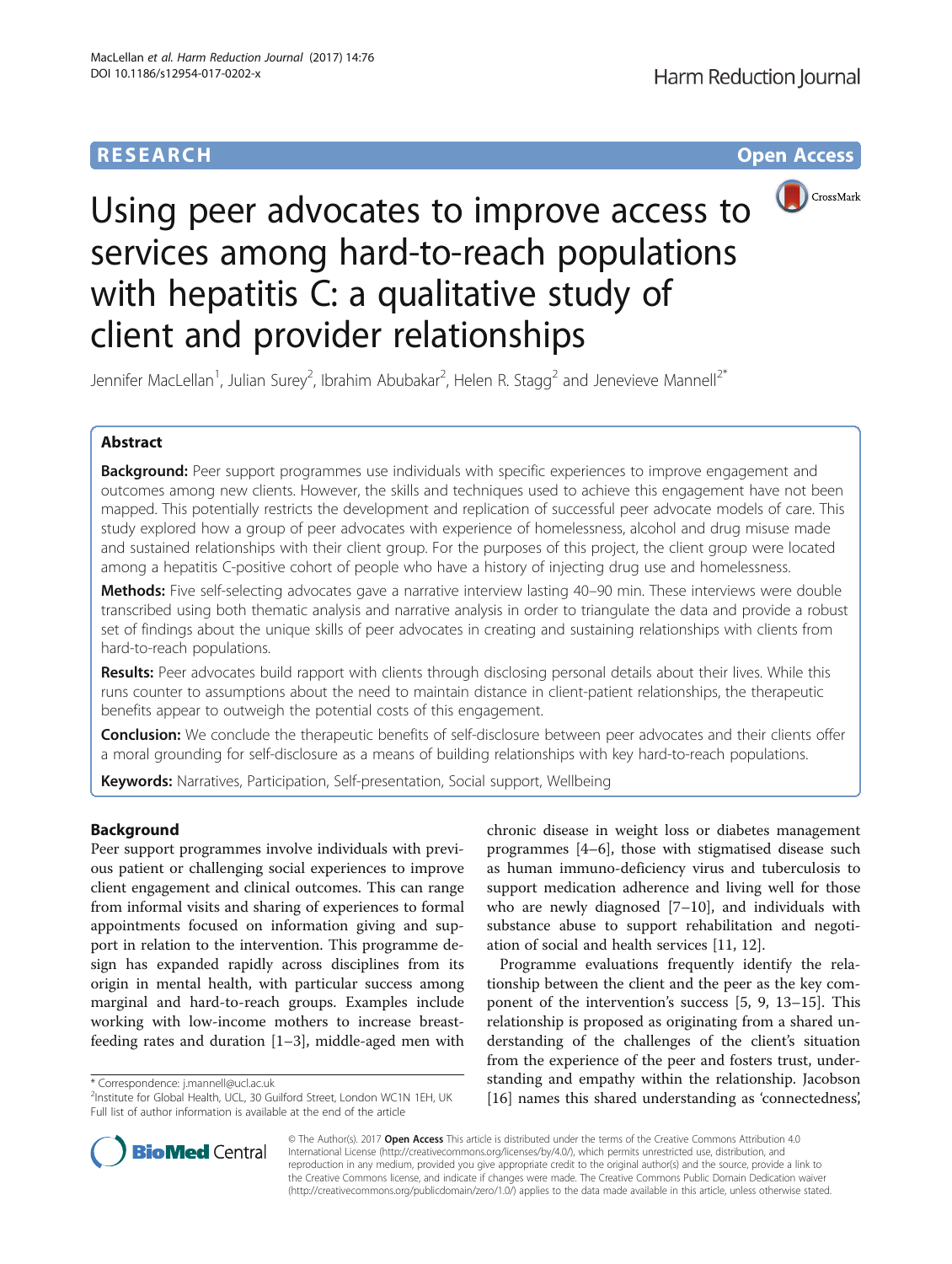crediting peer effectiveness to this construct. However, the components of achieving this connection are not disclosed, limiting the ability for standardised guidance in training and thus accreditation of peer support programmes [\[13\]](#page-8-0).

Within a healthcare context, hard-to-reach groups are defined by their difficulty to engage with the rigid, hierarchical structure of the profession-led health service. The system has been described as inflexible and judgemental, with individuals required to learn the role of 'patient citizens' to negotiate their entitlement to treatments and therapies [\[17\]](#page-8-0). Although peer advocates (PAs) have no power in the hierarchy of this profession-led institution [[18](#page-8-0), [19](#page-8-0)], it is their unique location between the institution and social world of the client that brings success. Their understanding of how the healthcare system operates, partnership with providers and appreciation of perceived access constraints from the client's experiences come together to facilitate the client's engagement with services [\[13\]](#page-8-0).

Studies that qualitatively analyse the impact of the PA role on the PA themselves tend to focus on the extent of personal recovery. A metasynthesis of these studies [[13](#page-8-0)] concluded the ability of the PA to engage with other marginalised individuals reflected characteristics of a therapeutic model of care based on the appropriate sharing of their story. This synthesis also uncovered a process of reframing identity by the peer as a result of the reciprocal relationship with the client, while a sense of responsibility underpinned and often sustained the relationship. Sharing of one's story is often discouraged without strict boundary setting by many peer programmes to maintain the focus of the care episode on the client and their situation. The role of the peer as advocate not therapist is also emphasised. Therefore, if sharing their story is key to the effectiveness of the peer, how can it be done in a safe, effective way that enables the creation of a supportive, positive relationship for both peer and client. This study aimed to fill this evidence gap by exploring how PAs achieve their connections to facilitate the wellbeing and health service engagement of their client. Since the experiences of the PAs would act as the data for this project, we conducted in-depth interviews with a group of PAs working with marginalised populations.

# Methods

This qualitative study of peer advocates was embedded within the HALT: Hepatitis study, a randomised controlled trial (ISRCTN24707359) of a peer intervention for improving patient engagement with National Health Services across London. Within the study, the PA role was to engage with referred clients, support and advocate for them through the appointment process and generally within peripheral services. The rationale for this design lies in the recognition of the factors that put people at risk of hepatitis C infection (injecting drug use, substance misuse, chaotic lifestyle) and can create barriers to diagnosis and treatment adherence. This is in addition to the stigma and preconceptions surrounding hepatitis C infection and eligibility for treatment. Ethical approval for this qualitative study was granted by the City Road and Hampstead National Research Ethics Service Committee (14/LO/0408\_147989). PAs were invited to participate in the study at the fortnightly peer meeting within the organisation at which they were based and thus were self-selecting. Following written consent, a single narrative interview was conducted by the research nurse experienced in qualitative interviewing, on neutral premises with each of the five PAs lasting between 40 and 90 min. These were recorded and transcribed verbatim. Interview content was kept confidential from colleagues and the PA organisation, with all identifiers removed during write up.

It quickly became clear that narratives were used spontaneously by each participant to illustrate their interactions with clients and health providers. This narrative style of the interview allowed respondents to reclaim the interview process and narrate stories they considered important and relevant, providing significant insight into the perspective and approach of the PAs.

Transcripts were analysed, using structural narrative analysis alongside thematic analysis to track the process of relationship building and maintenance between peer, client and health providers. The underlying assumption of the authors in their approach to this project is that narratives are used by people to construct their reality. This social constructionist epistemology supports the role of narrative to bring coherence to our experiences, while constructing our identity in relation to others [\[20](#page-8-0)]. The practice of narrative analysis advocated by Reissman [[21\]](#page-8-0) takes this in to account by looking at the work achieved by narratives on an individual level through their structural composition, complemented by the consideration of the context of the story through an interpretation of themes in relation to the wider theoretical literature. This use of two analytical tools was felt to add robustness to the analysis, to be relevant to the story formatting of the interview content, while helping to overcome the potential limitations of a small amount of data.

Following the structural narrative analysis, we returned to the text as a whole and conducted a separate thematic analysis to focus on the context revealed in the stories. Thematic analysis is characterised by searching repeatedly across the data to find patterns of meaning [\[22](#page-8-0)]. Analysis of these patterns allows wider theorising about the socio-cultural conditions and structural conditions enabling the construction of the data [[23\]](#page-8-0). Within this project, the theoretical literature was accessed following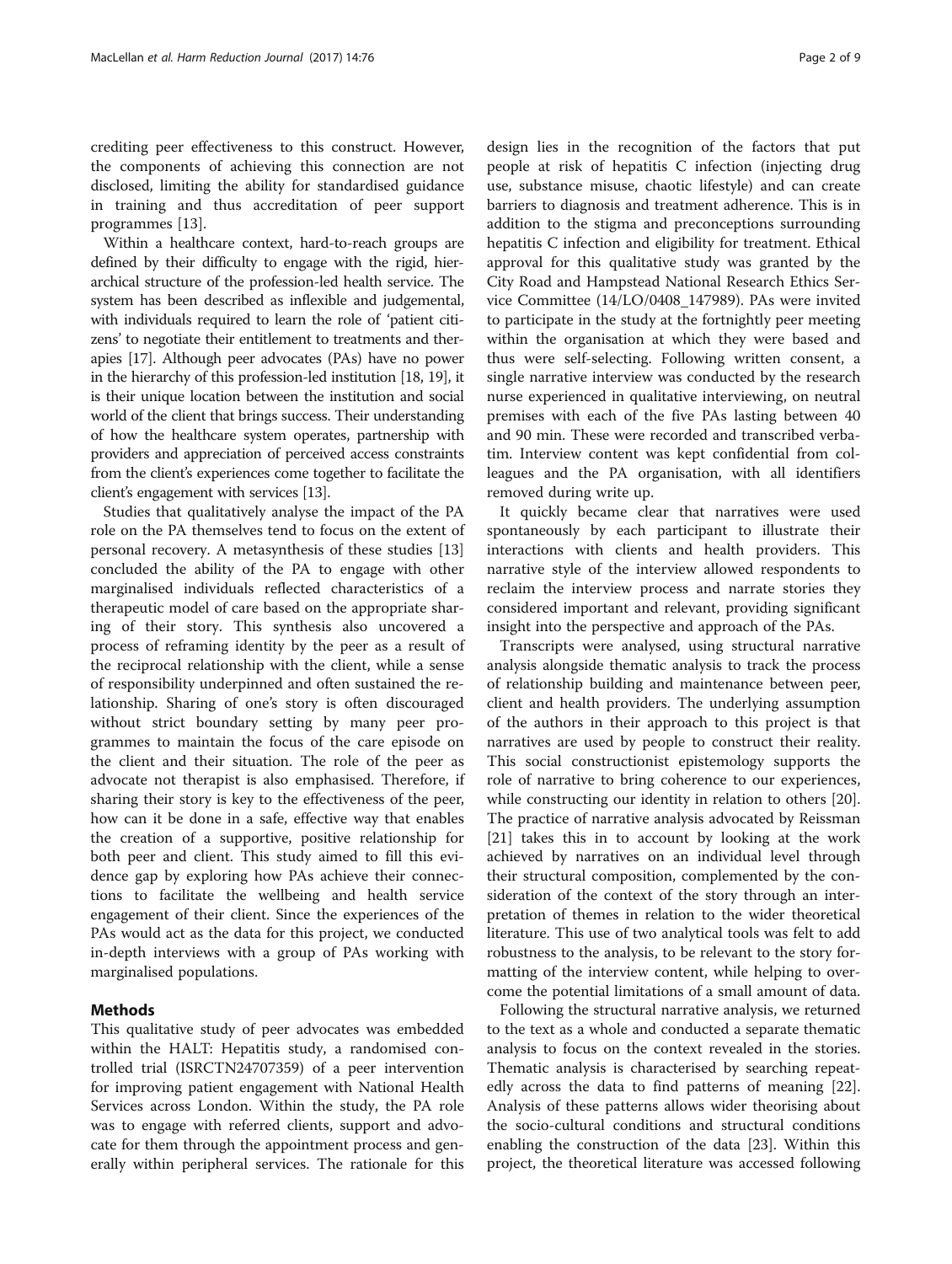construction of a thematic map from the data. This was then revisited in light of the theoretical suggestions, resulting in further interpretation and refinement to present two meta-themes, informed by two sub-themes. In line with Reissman's [\[21\]](#page-8-0) approach, narratives were then selected to illustrate the developing theoretical arguments emerging out of the analysis and the connection between personal stories and larger social concepts.

# Results

Five PAs were interviewed between May and August 2014. Their experience in the role ranged from 1 to 3 years, and they occupied different positions on their personal recovery journeys. All had experienced homelessness in their recent history, accompanied by substance misuse and mental health challenges. There was also personal experience of hepatitis C infection within the sample. All participants had intimate knowledge of stigma directed against them and barriers to accessing health and social care support. All five participants were male, with an average age of 48. They have been given pseudonyms to maintain their anonymity in this paper.

From the narrative and thematic analyses, it was clear that the PAs all had different approaches to managing the client-health provider relationship. This depended on their personality, personal identity and life experience. The majority of interview dialogue focused on challenges and techniques of engaging with clients, with the health provider relationship of lesser concern. These were shared through the telling of a peer/client story. In the thematic analysis, we identified three main 'techniques' or strategies that PAs used to achieve 'connectedness' through establishment of a positive therapeutic alliance with clients: (1) rapport, (2) self-disclosure and (3) shared group membership with health services. These three themes are described below followed by a single example from the narrative analysis, which illustrates how the themes are made manifest within an individual PA's narrative to reveal the practice of positive therapeutic alliance in their engagement with a client.

# Thematic analysis: techniques used by PAs to establish a positive therapeutic alliance Rapport

Thematic analysis of the interviews revealed the building blocks of rapport and self-disclosure to precede and stimulate the development of a positive therapeutic alliance. While the PAs interviewed seemed to have difficulty expressing how they established that rapport with clients, when they were with a client they would implicitly know how to make that connection:

'I don't know...you...phew! there are so many ways of doing it...if you want to give me a test paper with a

patient...yeah...I would know how to break him down so.' (Steve).

The purpose of the advocate-client relationship from the perspective of Steve is revealed by this statement as he describes 'breaking down' the client, highlighting insight into the defence barriers erected by many individuals who have experienced adversity.

All five participants described different ways of connecting with clients to facilitate their working relationship together. Different skills and techniques became valuable at different times but respect, reciprocity and friendship were commonly used by all the PAs. Communication skills training and mentoring by more experienced colleagues within the organisation helped the PAs engage with these marginalised clients in a more professional way, by realising how to engage with them. Despite this, each PA found applying the classroom training required them to:

'work out of our own initiative and work it out yourself.'

A frequent ice breaker was characterised by the sharing of cigarettes and offering to treat the client to breakfast/lunch/tea using the refreshment budget supplied. In exchange was the cooperation of the client to attend the appointment, this reciprocal contract provided the basis for relationship building. Upon this groundwork, it was possible to demonstrate understanding to the client and acceptance of who they are, a key marker of respect and vital quality in positive relationship formation. Within a narrative sequence of Steve's interview, he reflects on formation of his relationship with the client. He recommends a non-hierarchical, encouraging approach that leaves the decision-making in the hands of the client. This approach is shared by all of the participants and was emphasised in their training from the Peer Advocacy Organisation:

'you've got to go down by the guidelines of what is advocacy, you know, it's client led' (James)

'You try and talk them into it but it's their choice at the end of the day' (Alan)

This engenders mutual respect and the desire to work together:

'They are happy 'cos they know that what they are saying is being respected' (Bill)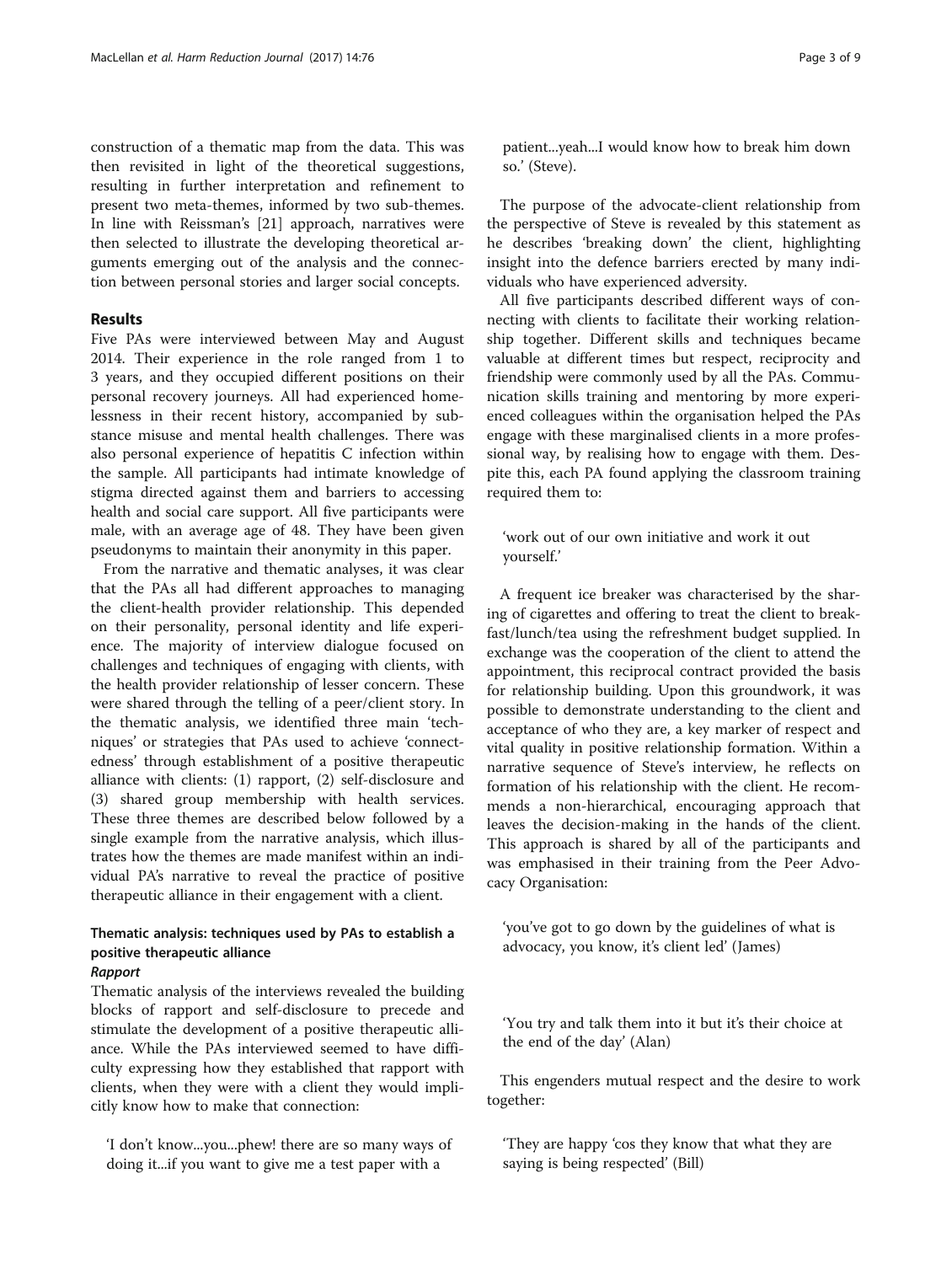Alan described specific preparations prior to the appointment so that:

'...it's very much, he was holding the reins' (Alan).

In some relationships, rapport was strengthened over time through multiple inputs of the PA. As they get to know the client a bit better, they can talk about other things:

'So you build up a friendship, just out of spending more time with them...' (Bill)

Keeping in touch with the client was a common strategy of the advocates, sending text messages and phoning to see how they got on at the GP or at Christmas time:

'You know just to check that he's alright' (Alan)

Alan further elaborates on this evolution of the clientadvocate relationship by describing another client and their interaction as he displays commitment by keeping her informed of progress even if there was none:

'I think she...at first I thought I was an annoying phone call...but I think she's realised that, that I'm actually on her case, and a friend and a help, she's a bit more "Oh Hello!"'

Paul elaborates on the notion of friendship:

'I think they see me more on their level sort of thing, err, not a friend exactly but someone who's on their team sort of thing.'

Personality seemed an important ingredient for success, rather than taught communication skills, giving the confidence to engage with sometimes challenging individuals:

'I'm more better socialising I suppose and I think it is a more of an individual thing than it is like an overall peer model.' (James)

Although the common technique of relationship building between the PA and the client was friendship, this is contained within a counter narrative of maintaining boundaries for the benefit of the client and the PA.

'yeah I had to keep that boundary because you know, I know what the consequences could be' (Steve)

I do explain to them, like you know, even though I would love to help you I just can't, I'm not clued up to do that….you do need a barrier there for your own sanity because it is frustrating, (James)

# Self-disclosure

Another common strategy, felt to put PAs in a unique position to help, was self-disclosure of shared experiences. Even if the experiences are not the same, sharing the experience of challenge, adversity or trauma conveys understanding to the client.

'I've had drug and alcohol problems, mental health problems, so all of that helps me to empathise, you know... I can say 'I know what you mean' and mean it' (Paul).

In exchange or in contrast to the earlier image of breaking down barriers, Steve would selectively share his feelings in return on the first client meeting to highlight his personal vulnerability to the client:

'...and so suddenly he understands who I was...'

In such situations, the PA may tell of his personal experience with the aim of helping the client in giving hope to his situation, fulfilling a role model or teaching function. Selective self-disclosure is a characteristic of therapeutic alliance approaches and was used to varying extents by the PAs. This depended on their situational assessment and the impact of other rapport building skills. It confirmed their group membership with the client while facilitating relationship development

'you can feel the tension and then you can, then you think maybe I'll better just say oh yeah I used to be a drug addict but I had a little help I got through it, you know it is possible, something like that. Just saying that you open your hand, your cards up. It makes them trust you straight away a bit more. So you've got to share a bit but not too much.' (Alan)

So I spoke with him, calmed him down, reassured him and told him everything about what I had been through and everything. He then realised that hang on this guy has been exactly the same as me and it sort of changed him. And it was just that thing, 'Thank you, I'll go and think about what you said'. (James)

The rationale for this disclosure was eloquently described by Alan as:

'It's like asking someone to fix your bike and they've never been on a bike before. It's better that someone says yeah I've had a bike before like this.'(Alan)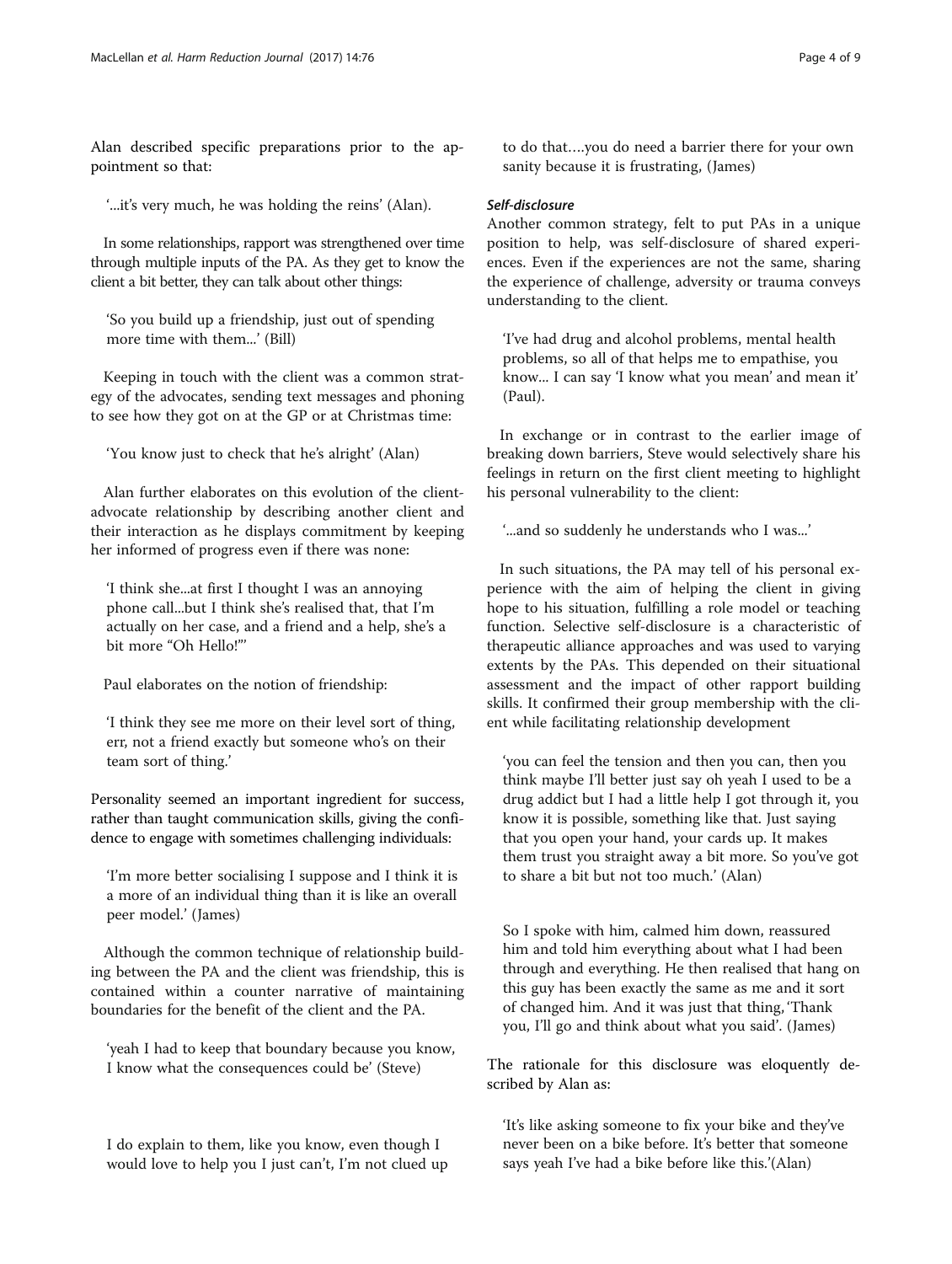In contrast, the peer advocacy organisation was described as advising the PAs not to share their past experience (Alan) but only how they are now, focusing on the restitution narrative and maintaining the client as the focus of the interaction. Alan describes the rationale for this advice as:

'...yeah, it gives them [the client] ammunition'

This statement recognises that PAs are often still vulnerable to the context within which they are now working. Alan described how he could not work with clients in certain parts of the city due to his own recent challenging experiences there. The transition from client to PA can be very positive and supportive of the PAs development, but their experiences of substance misuse, homelessness and mental health problems remain a component of their personal narrative. The position they hold in the transition from client to advocate may fluctuate depending on personal experiences and exposure to triggers. With such a potentially vulnerable cadre, the organisation appears to promote safety in the non-disclosure of personal experiences.

However, the relationship between the PA and client creates a space for PA agency in resistance to the organisational narrative of recovery. The PAs are actively contesting the power of the organisation in their assignment of that identity label through their self-disclosure practice. However, this covert resistance could leave them vulnerable without appropriate boundary training.

# Shared group membership

The ability of the PA to gain trust and acceptance of healthcare providers to act as a bridge to the client's successful engagement was seen through an emphasis on shared group membership. This eased the relationship between the PA and health provider in some cases, as they were regarded as working towards the same goal. Showing a degree of flexibility by the health provider and knowing the rules of acceptable engagement by the PA facilitated attendance of the client at the appointment.

The PAs described working with health professionals in an advocacy and appointment attendance context. Awareness and understanding of health service arrangements and constraints through personal experience and training enabled the PAs to respond accordingly to achieve their aims.

Sometimes, emphasising their shared group membership was felt to facilitate quick acceptance by staff of the role of the PA and ease the working relationship:

'...or accidently making sure they spotted the little NHS logo in the corner [of the ID badge]'. (Alan)

A story from Alan where he is advocating for his client with hostel staff shows the ability of the PA to enjoy membership of both client and staff groups. The client in this narrative has a broken door lock and believes people are stealing his belongings when he goes out. The PA tells a story of his discussion with staff who claim to see no one on the closed-circuit television entering his room. In light of this, they describe the clients' concern as:

'...a lot of it's in his head'.

The PA responds to this dismissive labelling in a rational and insightful manner, exposing the lack of care, an essential group attribute, by the staff member:

'...it's his state of mind and so if his lock was fixed...'.

There is no reason for the PA to finish the sentence as he implies fixing the lock will ease the client's state of mind. This insight moves him from understanding the client perspective into the therapeutic domain occupied by the worker, triggering affirmation of his position:

'yeah well it's been a while actually, we'll do that yeah, sorry'.

The insertion of the apology exposes the purpose of this narrative as performing status work of the PA through this narrative of collaborative working. It illustrates an altered power dynamic in the relationship with the PA occupying the higher moral ground in his performance of group attributes. The fact that he conveys an understanding of the psyche of the client is indicative of a nurturant therapeutic alliance [[24](#page-8-0)].

When staff understand the role of the PA, they work well together. This is because the PA saves them time and can help explain details of treatment or highlight issues the client mentioned earlier that may be relevant to the consultation. An example is given by Bill of working together with clinic staff to achieve attendance of the client in a way that is acceptable for the client and the clinic. Without his input, Bill feels the client would never attend due to the social disturbance caused by his condition. He feels the staff are also aware of this and so are more flexible in their approach. Bill describes arranging for the clinic receptionist to telephone him when it is their turn to see the doctor. In this way, Bill can take the client outside for a cigarette or a walk:

'...keeping them busy and they're not thinking about things.'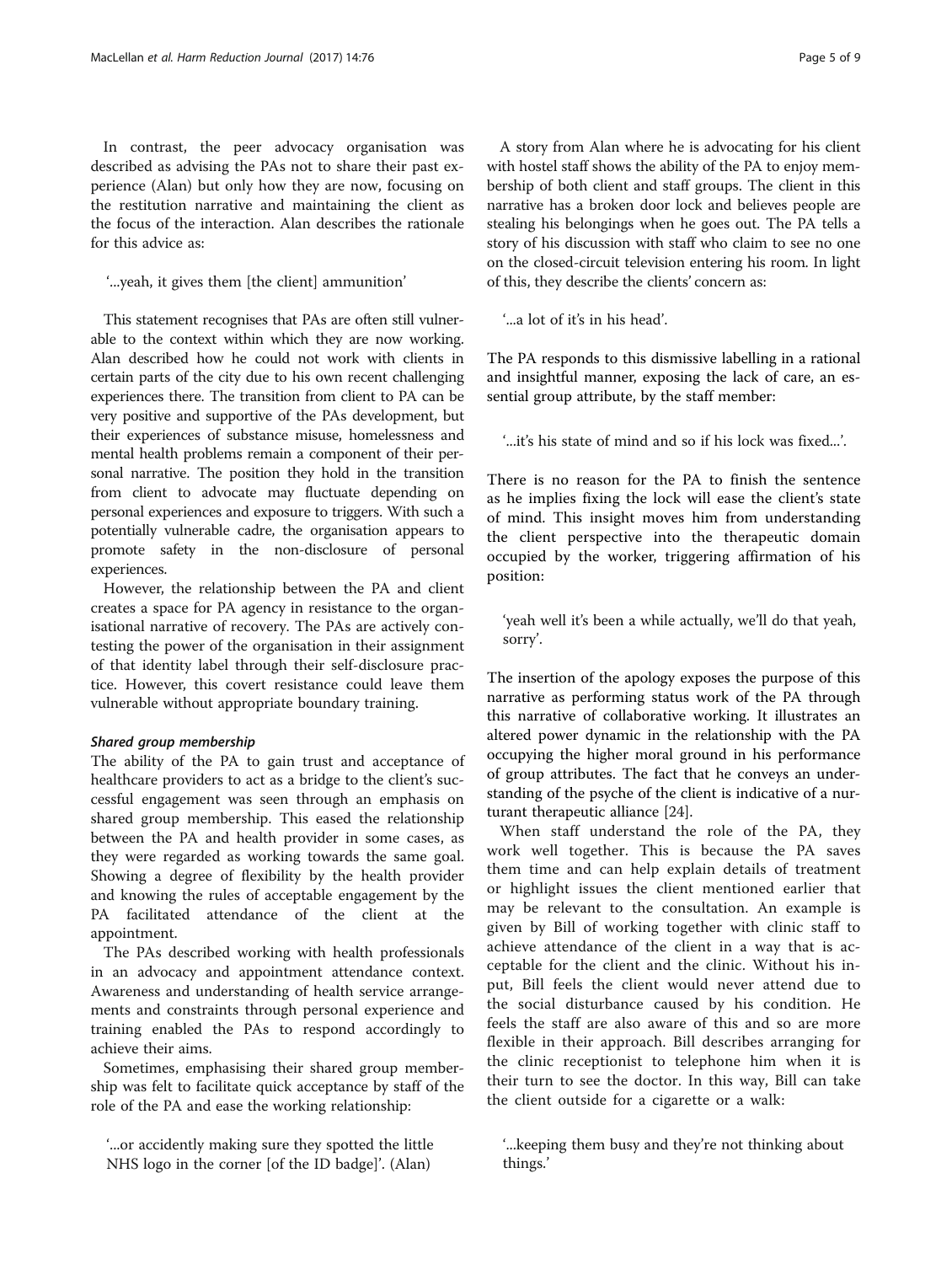This simple example of working in collaboration with clinic staff shows how a little extra coordination and effort achieves the objective of getting the client seen.

# Narrative analysis: the use of PA techniques with a narrative structure

## Positive therapeutic alliance

All of the interview participants used stories to illustrate how they worked with clients. An example is taken from Steve's repertoire. It encapsulates the themes of rapport, self-disclosure and shared group membership found across the participant interviews. Moreover, it is contained within an unspoken story about development and management of a positive therapeutic alliance between himself and the client. Studying the structural composition of Steve's story about a particularly challenging client reveals how contextual information about the world is encoded on a personal level. For example, to prepare for the impending plot of the story, a reluctant admission is made by Steve of the client's issue with alcohol. This clearly disrupts the image Steve wishes to portray of the client, but is essential for plot progression:

'...but there was kind of like...em...em...issue with drinking'.

However, Steve tries to claim back the image of the client:

'...but other than that he was a perfect gentleman'

emphasising the positive regard characteristic of a therapeutic alliance as this evaluative clause positions the PA in a professional, non-judgemental role.

Steve describes the purpose of their interaction as moving the client on from his position of blaming others and anger at his liver cancer diagnosis when other people drink and do not get sick. Steve tries to rationalise with the client while maintaining hope, validating the client experience in comparison with others and remaining encouraging about the future The coherent sense of life's sequence has been disrupted. Reconnecting the past with the present to bring some coherence is attempted by Steve:

'and I said, "Look you've been drinking longer that's why your health started, you know, getting in a bad way"...'

but these attempts are denied by the client:

'...and all he said is blaming others...if people have a drink on the weekends how comes they don't have this problem and why I do?'

In this scene, Steve is trying to tell the client not what he wants to hear, but what he knows already. This requires extremely sensitive communication skills, underpinned by the rapport of their relationship.

'...because I had that kind of relationship where I could actually talk to him anyhow'.

From this close relationship and connection with the client, Steve tries to then withdraw to control the intensity of the connection. However, he may actually be trying to emphasise the connection within the narrative opportunity by threatening to withdraw. He emphasises the lack of commitment from the client when he is not available. The relationship with Steve is privileged over the importance of the medical appointment as he does not attend or rearranges if Steve is not available. Steve reports the need for the client to work with other PAs, using the advocacy organisation as a back-up for his position. He finally defaults to his professional status, acknowledging but minimising the meaning of their connection for the client by implying his contribution is a result of only doing his job.

This absolves Steve of the responsibility to reciprocate the connection:

'so he understood'.

Steve completes the story by stepping out of the story world to give his personal evaluative comment that clients prefer the same advocate because they feel more comfortable and encouraged, as fits with a therapeutic connection. Analysis of this narrative reveals an essential component of the connection is for Steve to have agency. This agency acts to facilitate the client to accept responsibility for his situation through the therapeutic use of self. Second is the agency required to retain control of the conditions of their connection. This is illustrated through a sharing of strategies to maintain boundaries within the relationship by appealing to professionalism and organisational policy. The sub narrative of client dependence enhances the quality of the therapeutic alliance while acting in resistance to the organisational narrative of safety in minimising the opportunity for client dependence on a particular PA.

# Limitations of this study

The principle limitation of this project is the small number of participants and the specificity of their experiences. The different life stages of the PAs resulted in stronger therapeutic use of self among a selection of the participants. Structural analysis can reveal important findings related to meaning and action in narrative but can be quite technical in the reporting. Consequently,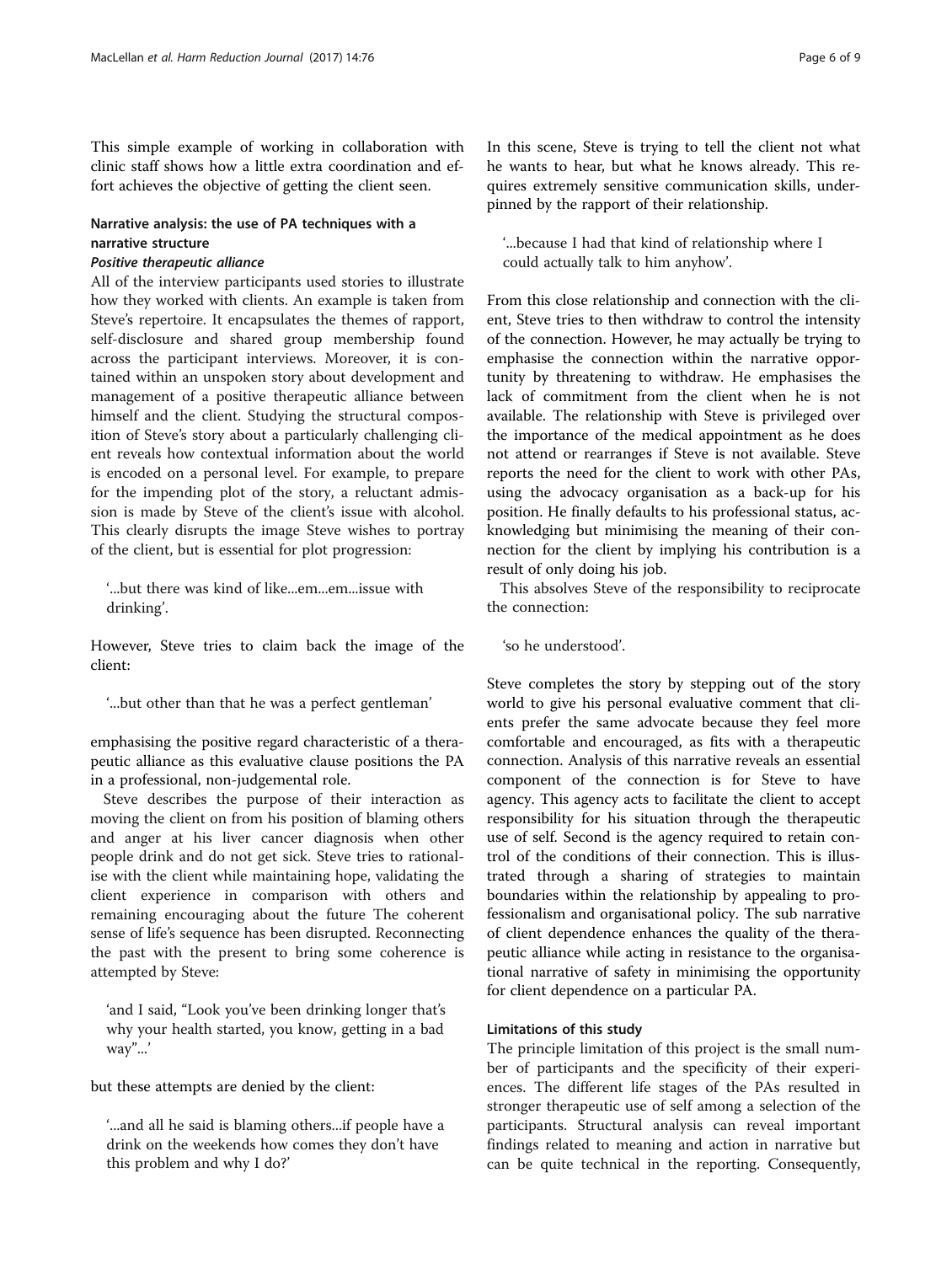there is a heavier reporting of the thematic analysis with supportive information from the structural results to maintain the readability of this paper.

Narrative is a co-construction and the interviewerparticipant relationship will always impact on the final results. As a result, reflexivity is recommended to expose the interviewer influence on the data. Both research nurses worked on the HALT: Hepatitis project. They were from an academic institution without disclosed or assumed experience of homelessness, hepatitis C or substance misuse. While they would refer clients to the PAs and receive progress updates, there was colleague familiarity without a direct health provider working relationship. There is a risk that the PAs considered the interviewers as part of the healthcare team and tailored their responses accordingly. There were numerous asides to the interviewers during the interview to orient them to the context within which the narrative was situated. This reflects an assumption that the interviewers were not aware of the 'street' context within which the PAs were operating. Some defensiveness may have been apparent in the client side narratives or over expression of certain behaviours, but since the focus was on peer skills in relationship building rather than details of activity or outcomes, this was able to be bracketed in the analysis.

# **Discussion**

Programme evaluations identify the relationship between clients and PAs as the key component of the peer support intervention's success. The results of this project point to a more sophisticated relational dynamic in the form of a therapeutic connection, grounded in self-disclosure, as the operating principal of the PA relation. Differences in the therapist-client relationship have been shown to impact upon therapist effectiveness and exceed treatment effects [[25](#page-8-0)]. Ardito and Rabellino [[26](#page-8-0)] present two stages to the development of this alliance. The first stage reflects the client's perception of the therapist as supportive. This constitutes the quality of the personal bond reflecting confidence in the role of the therapist and experience of the positive regard or non-judgemental interaction from the therapist.

PAs presented themselves as supportive and nonjudgemental through the sharing of components of their story with the client. Mollica's 'Storytelling as a healing art' [[27\]](#page-8-0) reports most traumatised people to be interested in how disclosing their story can bring hope to others. Some participants in this project told their story to clients more freely than others suggesting different purposes behind the disclosure. A storyteller is said to transfer some of their suffering to the listener suggesting a reciprocal function in the act of self-disclosure, as telling such stories can provide a healing function for an individual's identity [[27\]](#page-8-0). While self-disclosure from the advocate is often used to equalise the relationship with

the client, gaining their trust and practising empathy, it can also serve to reinforce the emerging identity of the advocate and illustrate professionalism.

Self-disclosure from the PA works towards establishing equality in the relationship with the client. The fact that the PA has been in the same position as the client in terms of challenging social circumstances emphasises the peer component of the PA title. An example can be seen in an interaction described by the participant James. He clarified the conditions of his disclosure to give hope to the client and to 'calm them down' by acknowledging their suffering and claiming membership of their group. He felt this made a lot of difference to their relationship. Even if the experiences of the PA and client were not the same, sharing the experience of challenge, adversity or trauma conveyed understanding to the client. This understanding of the client and his situation acts as a foundation of empathic regard [\[24](#page-8-0), [28](#page-8-0)–[30](#page-8-0)]. This has been found to help establish rapport and promote client engagement, while encouraging the client's own disclosure [[25\]](#page-8-0). Furthermore, this understanding has been seen in experiments as a mediating process leading to client change [\[29](#page-8-0)]. Within this project, the components of rapport building and self-disclosure contributed to achieve the necessary relational foundation through the formation of a short-term positive therapeutic alliance [[24](#page-8-0)].

If these relational techniques have been successful, Ardito and Rabellino's [\[26](#page-8-0)] second stage in the development of the alliance can emerge. This reflects the collaborative relationship where client and PA share responsibility in working to achieve the goals of the interaction, such as attendance at an appointment, engagement with services or resolution of a health issue. The more experienced PAs described their relationships within these terms, showing competence to help and portraying the impression of working together [\[30\]](#page-8-0). Conveying confidence, hope and interest is seen as vital to facilitate the client to master their problems [\[31\]](#page-8-0). An issue described by one of the participants was the problem of a client's motivation to go to the medical appointment and therefore maintain residence in the hostel. He describes his soft approach as opposed to telling the client what to do. This method returns control to the client. Furthermore, this PA's collaborative success with the client fulfils Heinonen et al.'s [\[31](#page-8-0)] observation that better symptom reduction (the symptom of resistance in this situation) in clients is reported when therapists are high in friendliness and low in forcefulness. The reflection of this participant on his approach, which he feels is different from the other advocates, is a sophisticated skill in the development of professionalism [[32](#page-8-0)].

The more experienced PAs described issues of dependence and preference among their clients. In contrast, the less experienced PAs appeared comfortable to allow the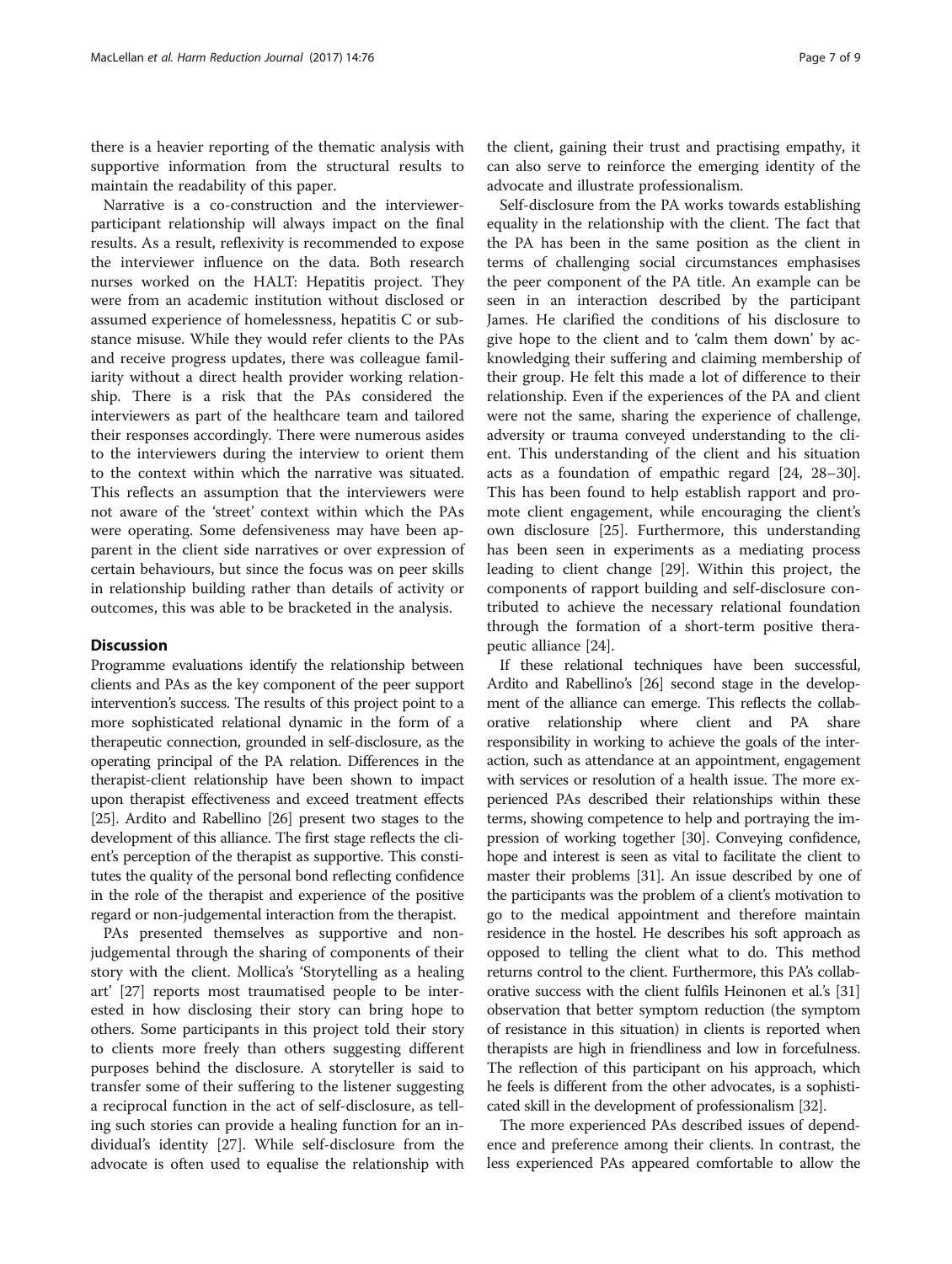<span id="page-7-0"></span>relationship to evolve into a friendship, with boundaries. The setting of boundaries was an important component to minimise client dependency and protect the PA's recovery process. Regardless of the approach, there was a reliance on adaptation of taught skills to the varied and challenging interaction contexts through the use of one's own initiative. Self-disclosure needs to be acknowledged as a key component of the therapeutic use of self in the PA's interactions with clients. However, evidence from this project emphasises the need for support in boundary setting to protect the vulnerability of the PAs.

Balancing the relationship between the client and the health professional to facilitate patient citizenship required the advocates' fluidity of group membership. This was enabled by their knowledge of the rules of interaction in both worlds. The PAs were able to gain the trust and acceptance of the client through self-disclosure and rapport building, and with the health team through the sharing of group attributes. This enabled the PA to act as a bridge between the two groups and facilitate positive outcomes for both. Their understanding of service constraints and sharing of certain episode objectives with the health team facilitated a collaborative style of working together. The PAs showed significant levels of self-awareness when describing successes in these relationships.

Framing the peer advocacy model within the literature of therapeutic use of self provides a credible theoretical underpinning to their unique model of practice. It offers a moral ground for self-disclosure in relationship building. Consequently, the evidence from this project has charted the positive impact of selective self-disclosure and non-hierarchical approach for rapport building. These can be seen as key components of the therapeutic use of self that effect positive outcomes.

## Conclusion

Practical recommendations from this project include self-esteem work among new PAs to facilitate their confidence to engage with clients. This could include communication and advocacy skills sessions. Within this communication domain is the need for support from the PA organisation in the safe use of self-disclosure with guidance in boundary setting in client relationships. This is in opposition to the denial of this unique attribute of the PA's activity. A structured mentorship model could act as the link between classroom learning and its practical application once working with clients.

To enhance the PA-health provider relationship, there should be awareness raising of the function of PAs among healthcare staff in their trust or practice orientations. PAs should be issued with NHS identity badges to provide a visible and quick sign of shared group membership with the health providers. A long-term aim stimulated by the findings of this project is an NHS/ Clinical Commissioning Group accreditation of PAs to give credibility to their role in the health and social services. This would also raise awareness among practitioners of their unique and valuable model of practice.

## Abbreviations

PA: Peer advocate

#### Acknowledgements

We would like to acknowledge the support of the peer advocacy organisation in the design and execution of this project and of the peer advocates for their participation.

#### Funding

This report is an independent research commissioned and funded by the Department of Health Policy Research Programme (Effectiveness of testing for, and treatment of, hard-to-reach groups for latent tuberculosis, hepatitis B virus and hepatitis C virus in England: The HALT study, 015/0306). The views expressed in this publication are those of the author(s) and not necessarily those of the Department of Health.

#### Availability of data and materials

The interview datasets generated during this project are not publicly available due to confidentiality reasons but are available from the corresponding author upon reasonable request.

#### Authors' contributions

HRS, IA and JM designed the study. JM and JS conducted the interviews and analysed the transcripts. HRS and IA independently reviewed the findings. JM and HRS drafted the manuscript. JS, JM, HRS and IA reviewed the draft with JML acting as independent reviewer with extensive input in redrafting and editing the final manuscript. All authors read and approved the final manuscript.

#### Ethics approval and consent to participate

Ethical approval for this qualitative study was granted by the City Road and Hampstead NRES Committee London (14/LO/0408\_147989).

#### Consent for publication

Potential participants were given an information sheet about the study. Interested participants then scheduled an interview approximately 1 week later. Prior to the interview, the information sheet was discussed before written; informed consent was given. Within the consent form is the granting of permission to disseminate the anonymised results in journals, at conferences and in a study report. All participants reviewed the draft manuscript before submission.

#### Competing interests

The authors declare that they have no competing interests.

#### Publisher's Note

Springer Nature remains neutral with regard to jurisdictional claims in published maps and institutional affiliations.

#### Author details

<sup>1</sup>Oxford University Hospitals Foundation Trust, Oxford, UK. <sup>2</sup>Institute for Global Health, UCL, 30 Guilford Street, London WC1N 1EH, UK.

## Received: 18 July 2017 Accepted: 16 November 2017 Published online: 28 November 2017

#### References

1. Murphy C, Cupples ME, Percy A, Halliday HL, Stewart MC. Peer mentoring for first-time mothers from areas of socioeconomic disadvantage: a qualitative study within a randomised controlled trial. BMC Health Serv Res. 2008;8:46.<https://doi.org/10.1186/1472-6963-8-46>. PMID:18304334